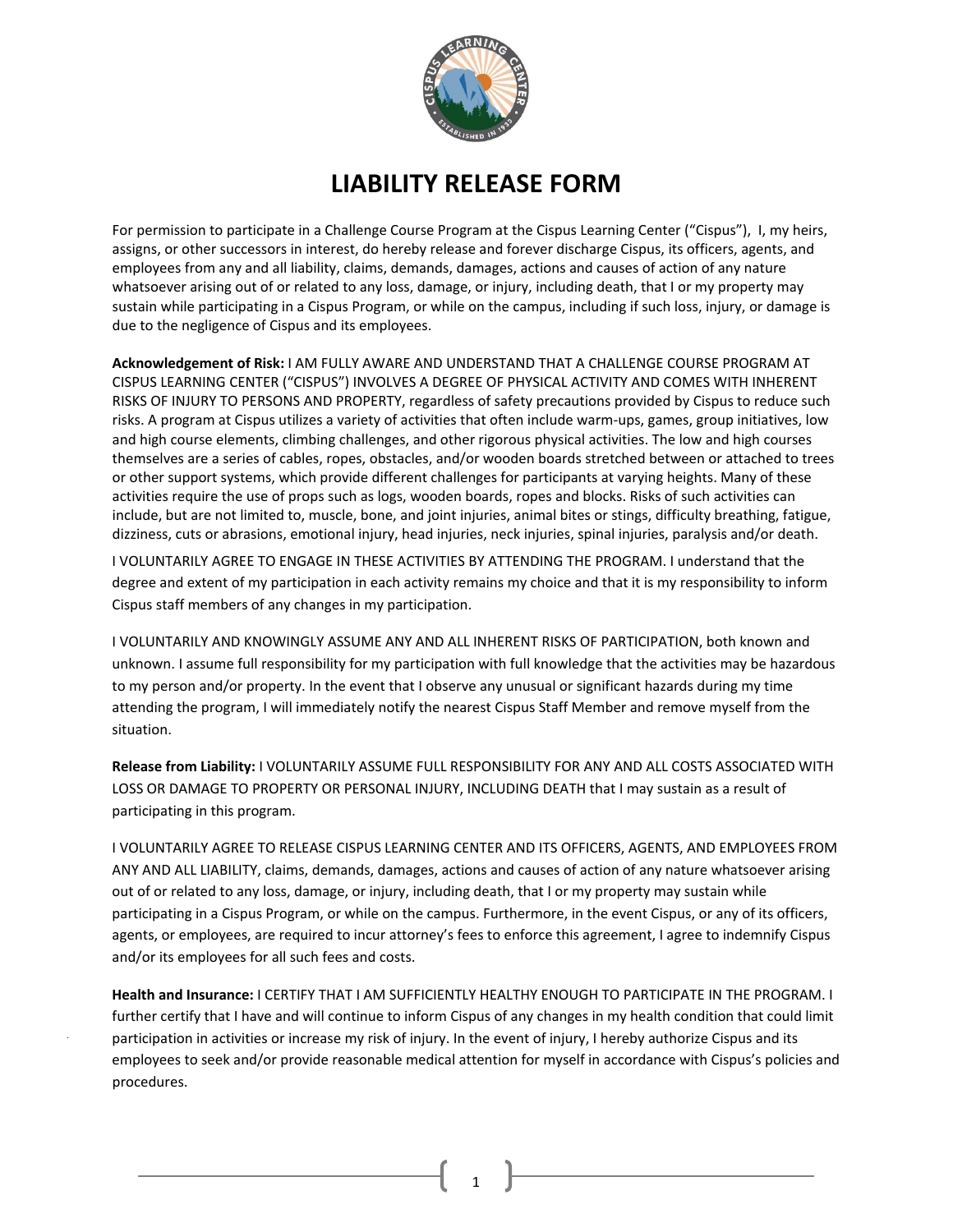

# **MEDICAL INFORMATION AND HISTORY**

| Gender:_________<br>Age: __________<br><b>Medical and Insurance Provider Information</b><br>Is Participant covered by any hospitalization, health, or medical insurance? Circle: Yes<br>No<br><b>Medical History</b><br>List any physical/health conditions of Participant (temporary or chronic):<br>List all medication Participant is currently taking:<br>List all known allergies (food, insect, medication, etc.):<br><b>Conditions of Concern</b> (please check any conditions that apply to participant)<br>If yes, will participant have an inhaler with them? Circle:<br>$\Box$ Asthma<br>Yes<br>No<br>$\Box$ Epilepsy and Seizures<br>□ Learning, Emotional or Behavioral Conditions<br>$\Box$ Diabetes<br>□ Back, Neck or Knee Problems<br>□ Family History of Heart Attack, Disease, High Blood Pressure or other Cardiac Conditions<br>$\Box$ Pregnant<br>□ Any impairment of Sight, Hearing or Speech<br>□ Any other condition or limitation Cispus Staff should be aware of<br>If you checked any of the above, please provide details as necessary: |  |  |
|----------------------------------------------------------------------------------------------------------------------------------------------------------------------------------------------------------------------------------------------------------------------------------------------------------------------------------------------------------------------------------------------------------------------------------------------------------------------------------------------------------------------------------------------------------------------------------------------------------------------------------------------------------------------------------------------------------------------------------------------------------------------------------------------------------------------------------------------------------------------------------------------------------------------------------------------------------------------------------------------------------------------------------------------------------------------|--|--|
|                                                                                                                                                                                                                                                                                                                                                                                                                                                                                                                                                                                                                                                                                                                                                                                                                                                                                                                                                                                                                                                                      |  |  |
|                                                                                                                                                                                                                                                                                                                                                                                                                                                                                                                                                                                                                                                                                                                                                                                                                                                                                                                                                                                                                                                                      |  |  |
|                                                                                                                                                                                                                                                                                                                                                                                                                                                                                                                                                                                                                                                                                                                                                                                                                                                                                                                                                                                                                                                                      |  |  |
|                                                                                                                                                                                                                                                                                                                                                                                                                                                                                                                                                                                                                                                                                                                                                                                                                                                                                                                                                                                                                                                                      |  |  |
|                                                                                                                                                                                                                                                                                                                                                                                                                                                                                                                                                                                                                                                                                                                                                                                                                                                                                                                                                                                                                                                                      |  |  |
|                                                                                                                                                                                                                                                                                                                                                                                                                                                                                                                                                                                                                                                                                                                                                                                                                                                                                                                                                                                                                                                                      |  |  |
|                                                                                                                                                                                                                                                                                                                                                                                                                                                                                                                                                                                                                                                                                                                                                                                                                                                                                                                                                                                                                                                                      |  |  |
|                                                                                                                                                                                                                                                                                                                                                                                                                                                                                                                                                                                                                                                                                                                                                                                                                                                                                                                                                                                                                                                                      |  |  |
|                                                                                                                                                                                                                                                                                                                                                                                                                                                                                                                                                                                                                                                                                                                                                                                                                                                                                                                                                                                                                                                                      |  |  |
|                                                                                                                                                                                                                                                                                                                                                                                                                                                                                                                                                                                                                                                                                                                                                                                                                                                                                                                                                                                                                                                                      |  |  |
|                                                                                                                                                                                                                                                                                                                                                                                                                                                                                                                                                                                                                                                                                                                                                                                                                                                                                                                                                                                                                                                                      |  |  |
|                                                                                                                                                                                                                                                                                                                                                                                                                                                                                                                                                                                                                                                                                                                                                                                                                                                                                                                                                                                                                                                                      |  |  |
|                                                                                                                                                                                                                                                                                                                                                                                                                                                                                                                                                                                                                                                                                                                                                                                                                                                                                                                                                                                                                                                                      |  |  |
|                                                                                                                                                                                                                                                                                                                                                                                                                                                                                                                                                                                                                                                                                                                                                                                                                                                                                                                                                                                                                                                                      |  |  |
|                                                                                                                                                                                                                                                                                                                                                                                                                                                                                                                                                                                                                                                                                                                                                                                                                                                                                                                                                                                                                                                                      |  |  |
|                                                                                                                                                                                                                                                                                                                                                                                                                                                                                                                                                                                                                                                                                                                                                                                                                                                                                                                                                                                                                                                                      |  |  |
|                                                                                                                                                                                                                                                                                                                                                                                                                                                                                                                                                                                                                                                                                                                                                                                                                                                                                                                                                                                                                                                                      |  |  |
|                                                                                                                                                                                                                                                                                                                                                                                                                                                                                                                                                                                                                                                                                                                                                                                                                                                                                                                                                                                                                                                                      |  |  |
|                                                                                                                                                                                                                                                                                                                                                                                                                                                                                                                                                                                                                                                                                                                                                                                                                                                                                                                                                                                                                                                                      |  |  |
|                                                                                                                                                                                                                                                                                                                                                                                                                                                                                                                                                                                                                                                                                                                                                                                                                                                                                                                                                                                                                                                                      |  |  |

2  $\vert$ 

\_\_\_\_\_\_\_\_\_\_\_\_\_\_\_\_\_\_\_\_\_\_\_\_\_\_\_\_\_\_\_\_\_\_\_\_\_\_\_\_\_\_\_\_\_\_\_\_\_\_\_\_\_\_\_\_\_\_\_\_\_\_\_\_\_\_\_\_\_\_\_\_\_\_\_\_\_\_\_\_\_\_\_\_\_\_\_\_\_\_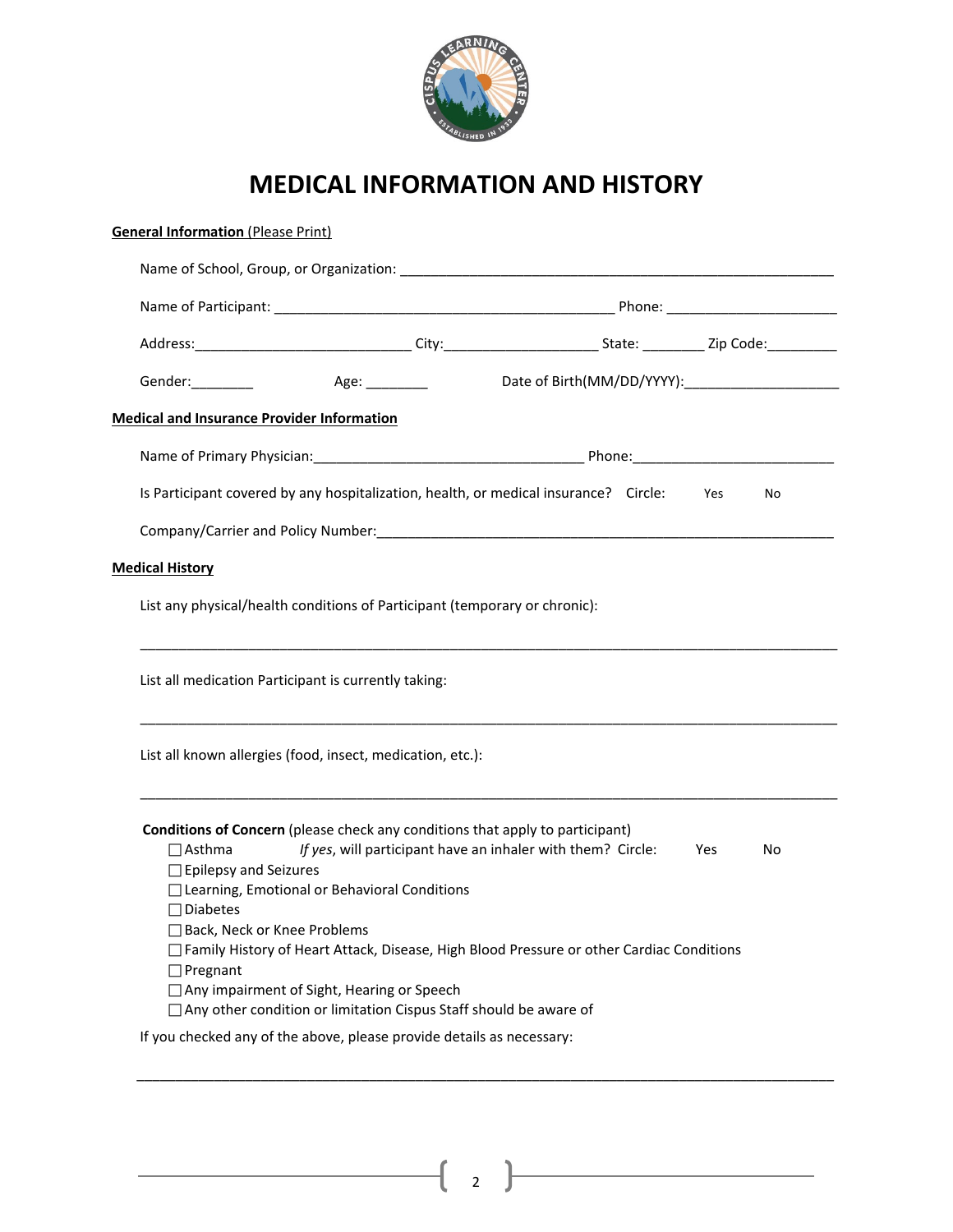

### **ACKNOWLEDGEMENT AND SIGNATURES**

I HAVE CAREFULLY READ, CLEARLY UNDERSTOOD, AND ACCEPTED THE TERMS AND CONDITIONS STATED HEREIN and acknowledge that this agreement shall be effective and binding upon myself, my heirs, assigns, personal representatives, and estate and for all members of my family. I further certify that all the information provided to Cispus is current, accurate, and truthful to the best of my knowledge.

#### **PARTICIPANT SIGNATURE**

Participant Name (Please Print):\_\_\_\_\_\_\_\_\_\_\_\_\_\_\_\_\_\_\_\_\_\_\_\_\_\_\_\_\_\_\_\_\_\_\_\_\_\_\_\_\_\_\_\_\_\_\_\_\_\_\_\_\_\_\_\_\_\_\_\_\_\_\_\_\_\_\_

Participant Signature:\_\_\_\_\_\_\_\_\_\_\_\_\_\_\_\_\_\_\_\_\_\_\_\_\_\_\_\_\_\_\_\_\_\_\_\_\_\_\_\_\_\_\_\_\_\_\_\_\_\_\_\_\_\_\_\_\_\_\_\_\_\_\_\_\_\_\_\_\_\_\_\_\_\_\_

Date(MM/DD/YYYY):\_\_\_\_\_\_\_\_\_\_\_\_\_\_\_\_\_\_\_\_\_\_\_\_

**PARENT/GUARDIAN SIGNATURE, if Participant is under 18 years of age** 

Parent/Guardian Name (Please Print):\_\_\_\_\_\_\_\_\_\_\_\_\_\_\_\_\_\_\_\_\_\_\_\_\_\_\_\_\_\_\_\_\_\_\_\_\_\_\_\_\_\_\_\_\_\_\_\_\_\_\_\_\_\_\_\_\_\_\_\_\_

Parent/Guardian Signature:\_\_\_\_\_\_\_\_\_\_\_\_\_\_\_\_\_\_\_\_\_\_\_\_\_\_\_\_\_\_\_\_\_\_\_\_\_\_\_\_\_\_\_\_\_\_\_\_\_\_\_\_\_\_\_\_\_\_\_\_\_\_\_\_\_\_\_\_\_\_

Date(MM/DD/YYYY):\_\_\_\_\_\_\_\_\_\_\_\_\_\_\_\_\_\_\_\_\_\_\_\_

3